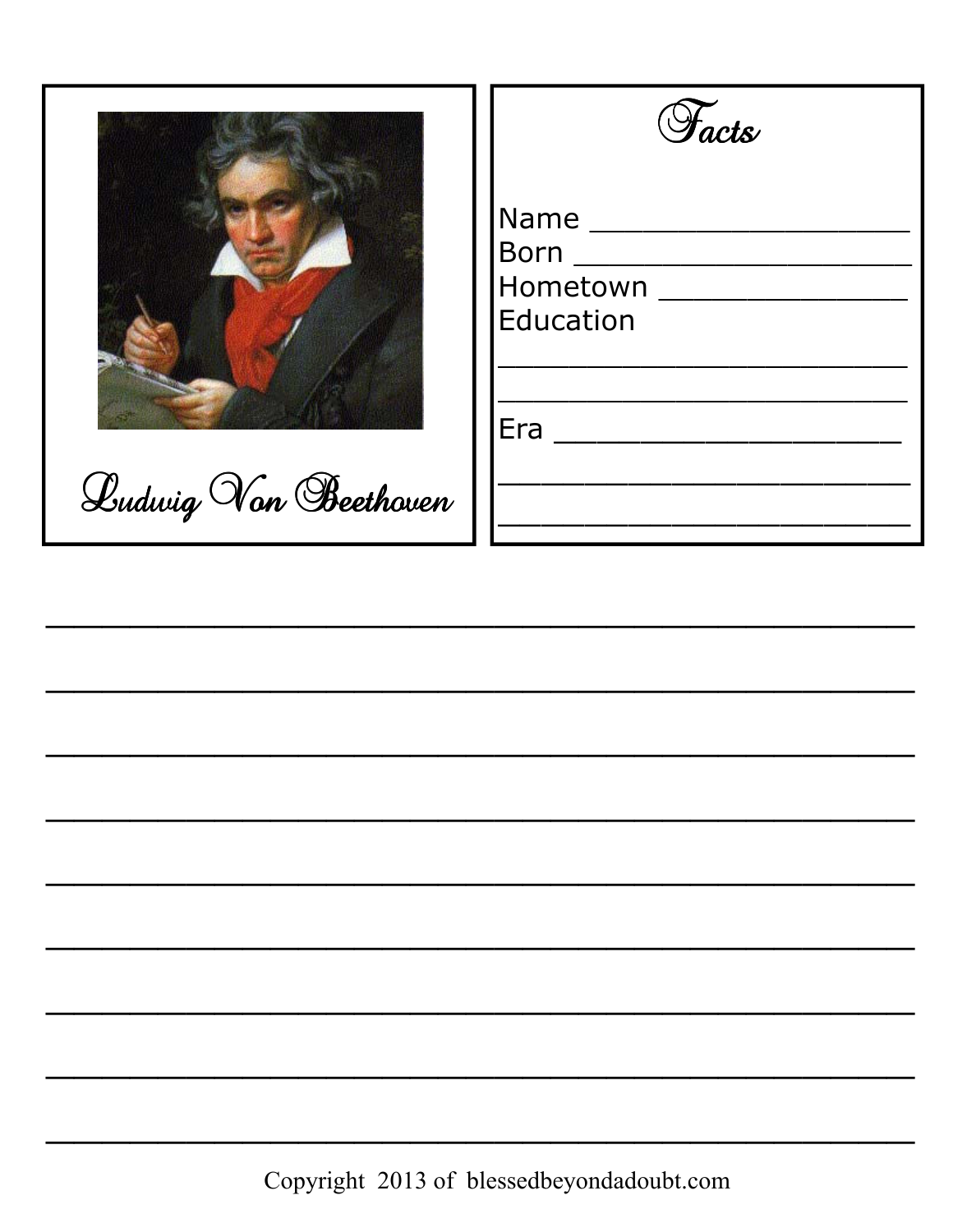|  | Johann Sebastian Bach |  |  |
|--|-----------------------|--|--|

|                                              | $\mathcal{Y}_{ack}$ |
|----------------------------------------------|---------------------|
| Name _______<br>Hometown<br><b>Education</b> |                     |
| Era                                          |                     |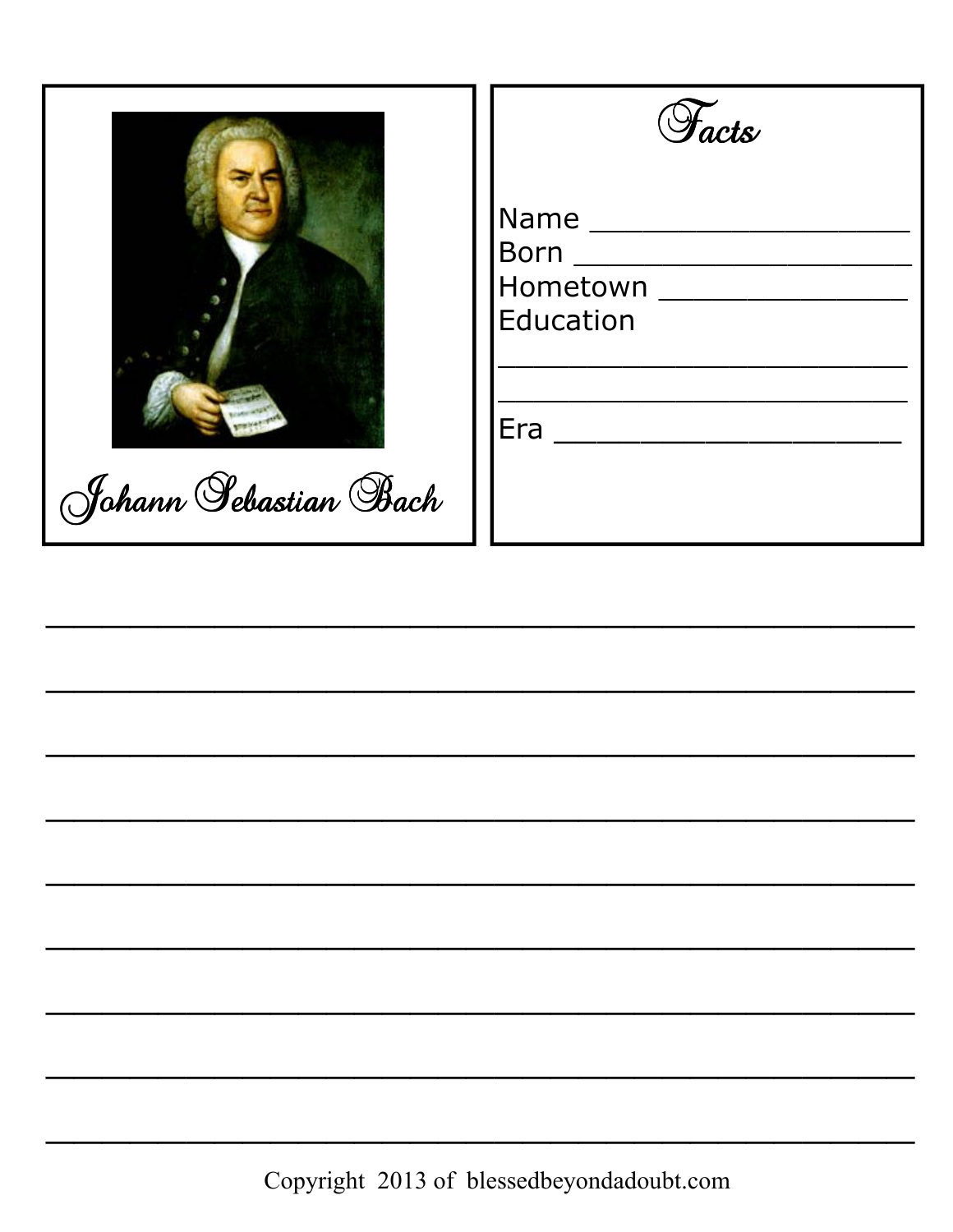

Johannes Brahms

| <b><i>Facts</i></b> |
|---------------------|
|---------------------|

| Name             |  |
|------------------|--|
| Born             |  |
| Hometown         |  |
| <b>Education</b> |  |
|                  |  |
|                  |  |
| Era              |  |
|                  |  |
|                  |  |
|                  |  |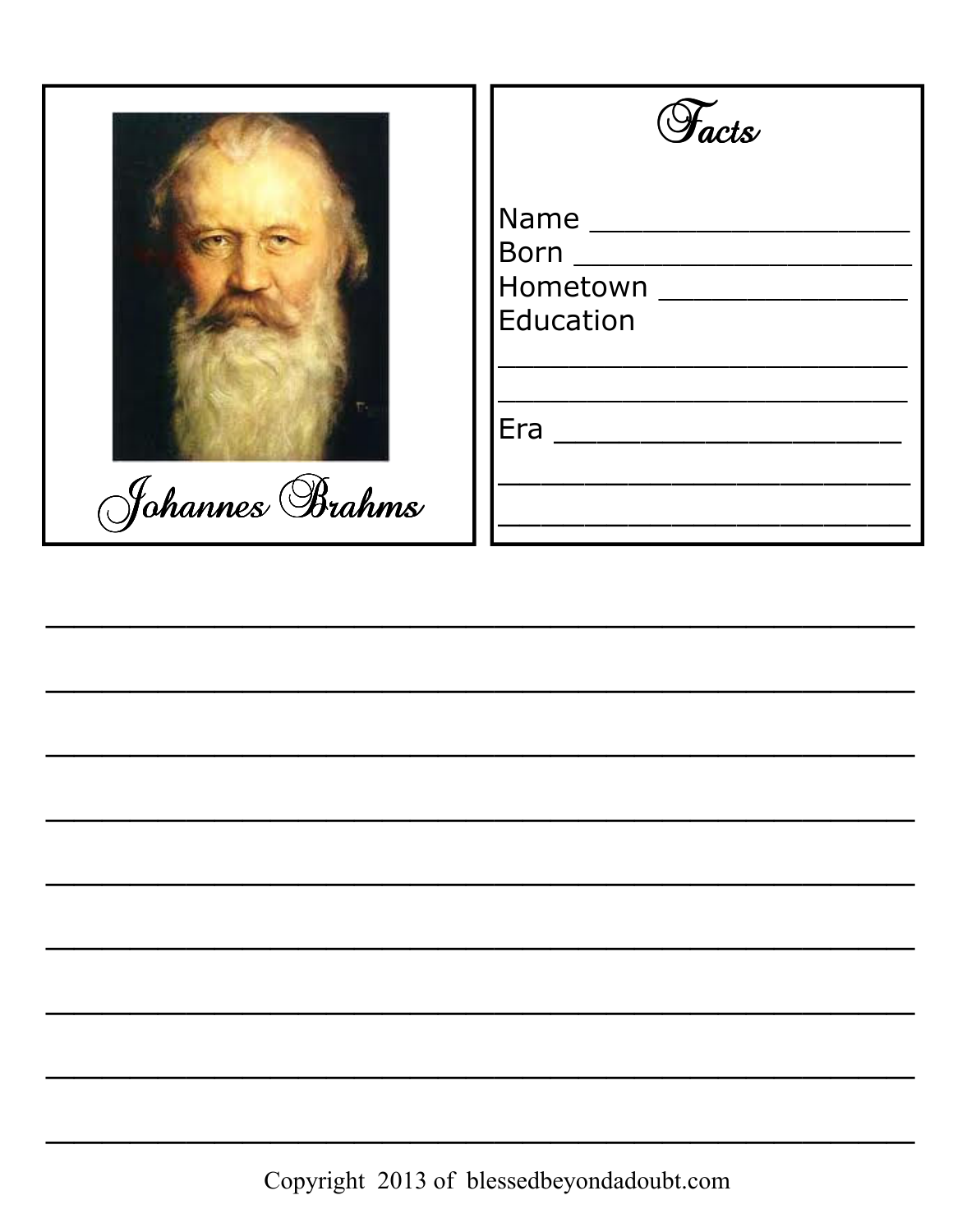

Fredric Chopin

| <b><i>Facts</i></b> |
|---------------------|
|---------------------|

| Vame _________    |
|-------------------|
| Born ____________ |
|                   |
| <b>Education</b>  |
|                   |
|                   |
| $\Xi$ ra          |
|                   |
|                   |
|                   |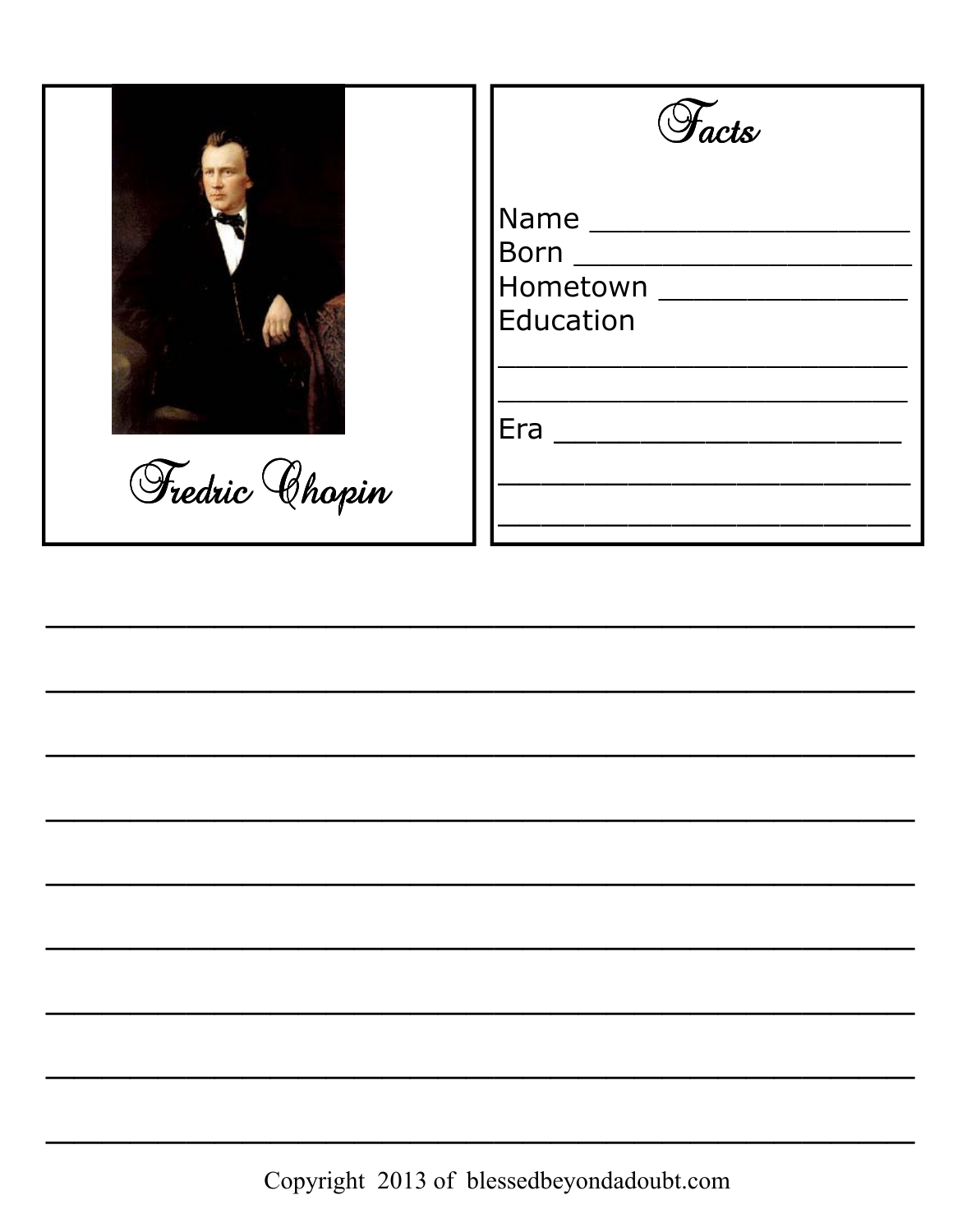



| Name _____________          |                         |  |
|-----------------------------|-------------------------|--|
| $\mathsf{Born} \_\_\_\_\_\$ |                         |  |
|                             | Hometown ______________ |  |
| <b>Education</b>            |                         |  |
|                             |                         |  |
|                             |                         |  |
| Era .                       |                         |  |
|                             |                         |  |
|                             |                         |  |
|                             |                         |  |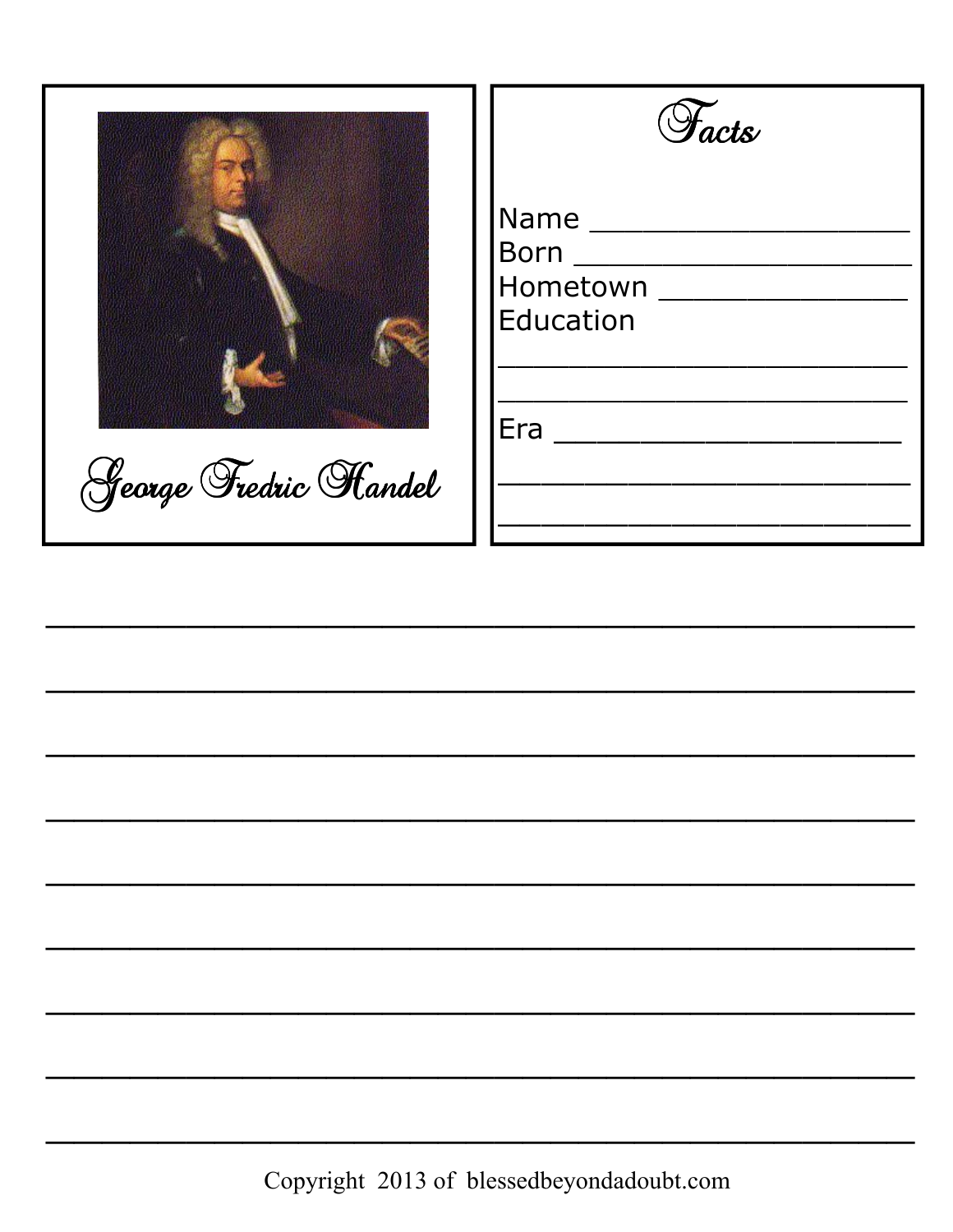

Facts Hometown \_\_\_\_\_\_\_\_\_\_\_\_\_\_\_\_ Education <u> 1989 - Johann John Harry Hermann (f. 1989)</u>  $Era \begin{picture}(150,10) \put(0,0){\dashbox{0.5}(10,0){ }} \put(15,0){\circle{10}} \put(15,0){\circle{10}} \put(15,0){\circle{10}} \put(15,0){\circle{10}} \put(15,0){\circle{10}} \put(15,0){\circle{10}} \put(15,0){\circle{10}} \put(15,0){\circle{10}} \put(15,0){\circle{10}} \put(15,0){\circle{10}} \put(15,0){\circle{10}} \put(15,0){\circle{10}} \put(15,0){\circle{10}} \put($ <u> 1990 - Johann Barbara, martin a</u>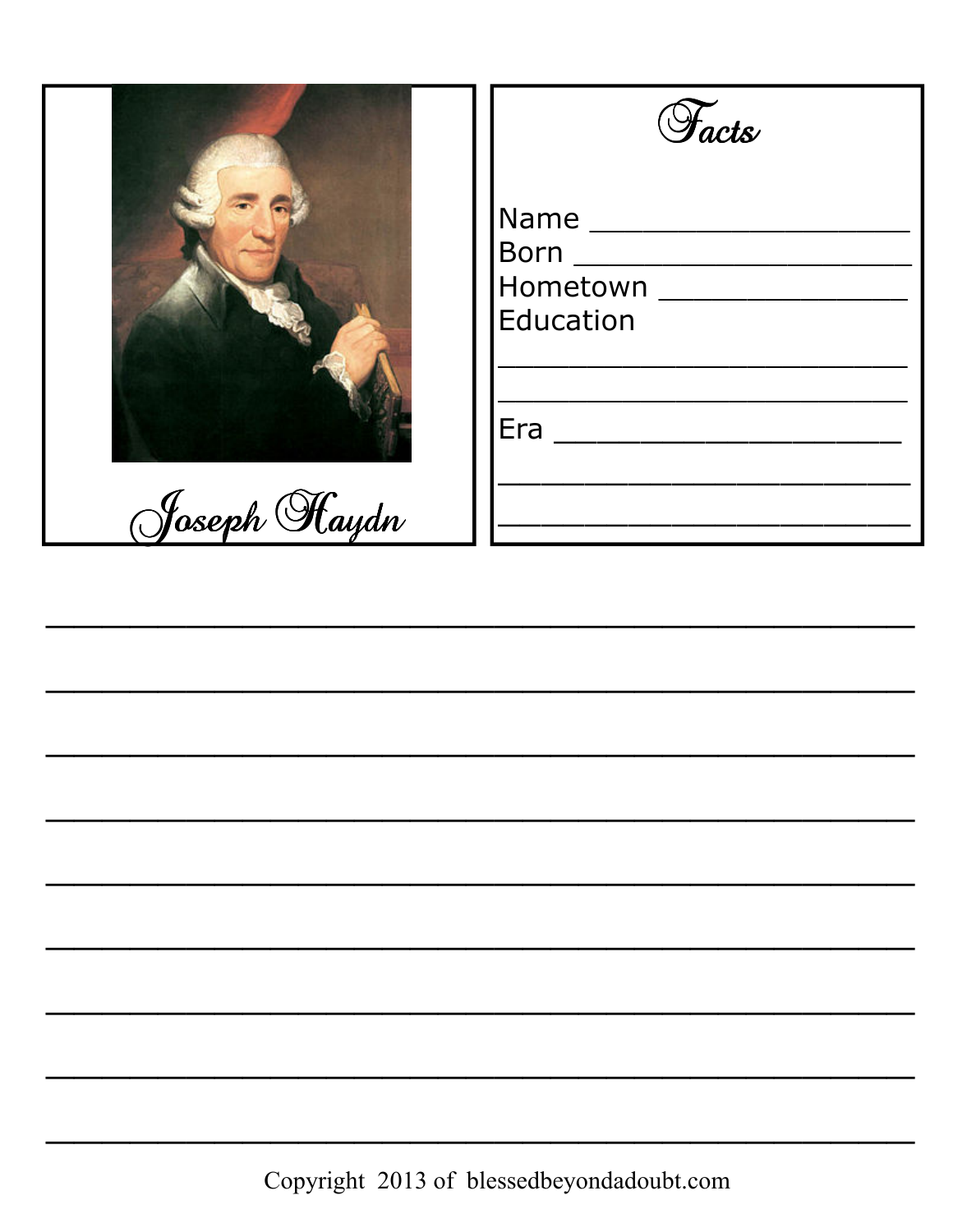

| <i>Facts</i>                |
|-----------------------------|
| Name<br>Born ______________ |
| Hometown<br>Education       |
| Era                         |
|                             |
|                             |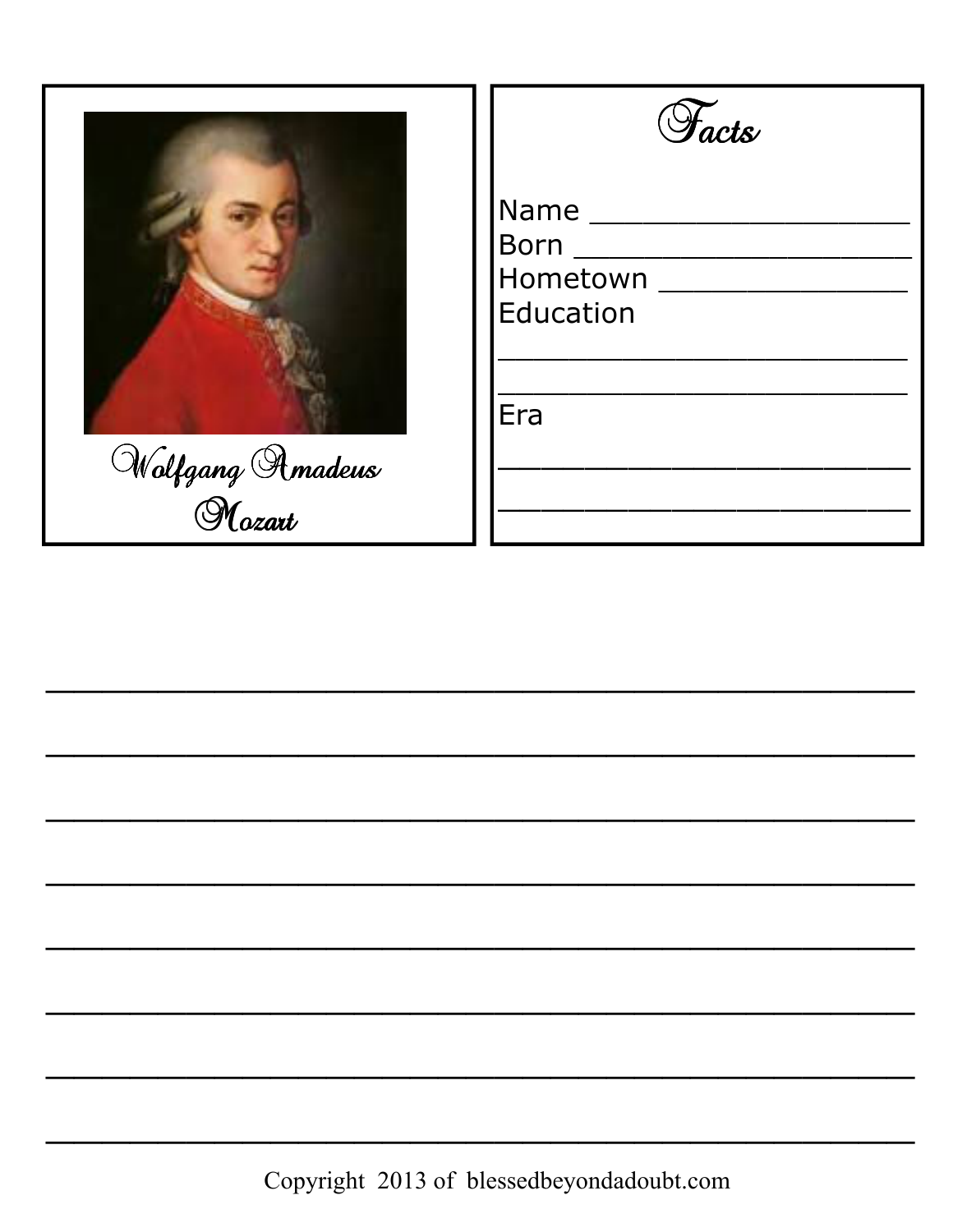

Peter Tchaikovsky

| $Name \_$             |
|-----------------------|
| Born ____________     |
|                       |
| <b>Education</b>      |
|                       |
|                       |
| $\bar{\mathsf{e}}$ ra |
|                       |
|                       |
|                       |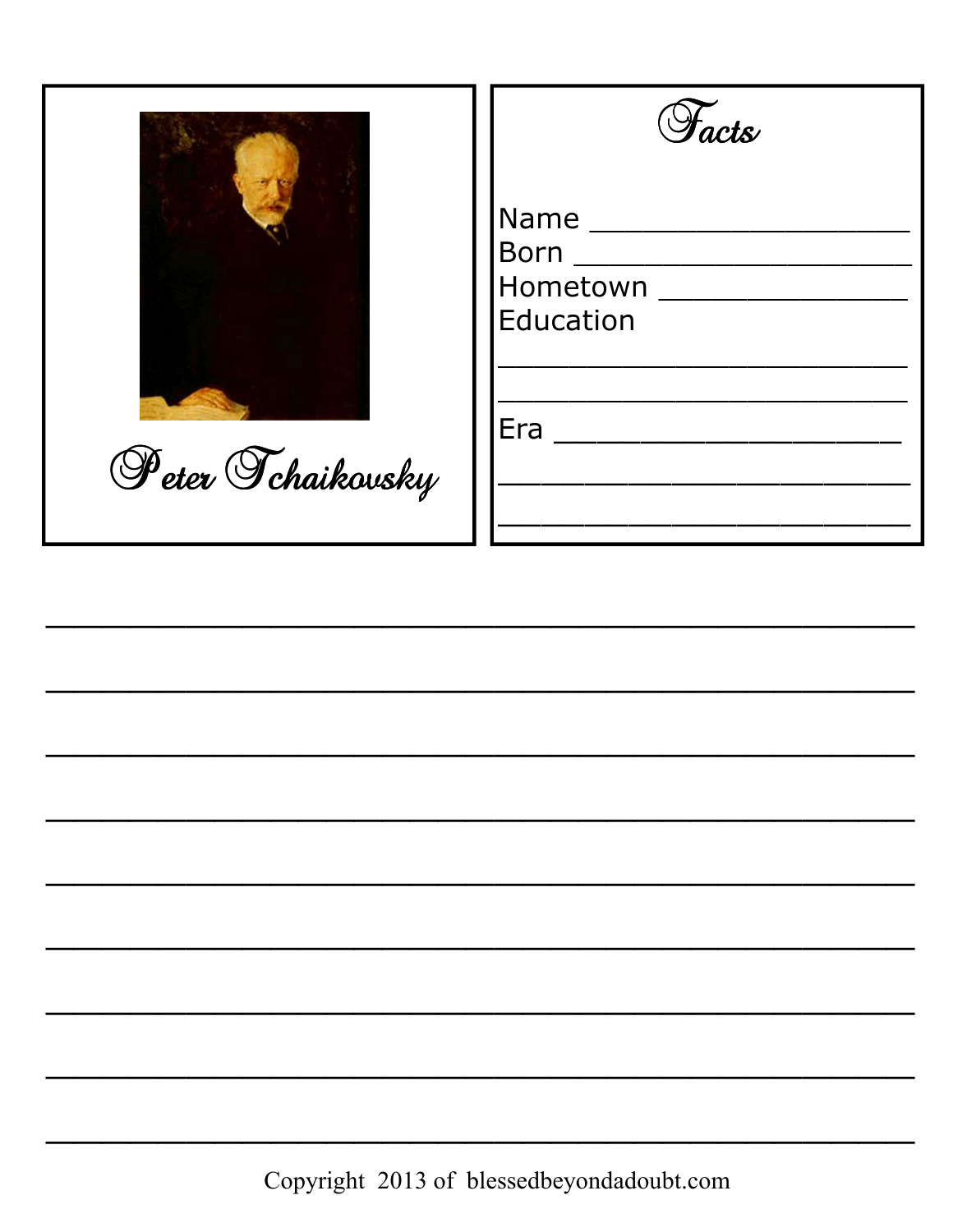

Antonio Vivaldi

| <b><i>Facts</i></b> |  |
|---------------------|--|
|                     |  |

| Name ______ |  |
|-------------|--|
| <b>Born</b> |  |
| Hometown    |  |
| Education   |  |
|             |  |
|             |  |
| Era         |  |
|             |  |
|             |  |
|             |  |